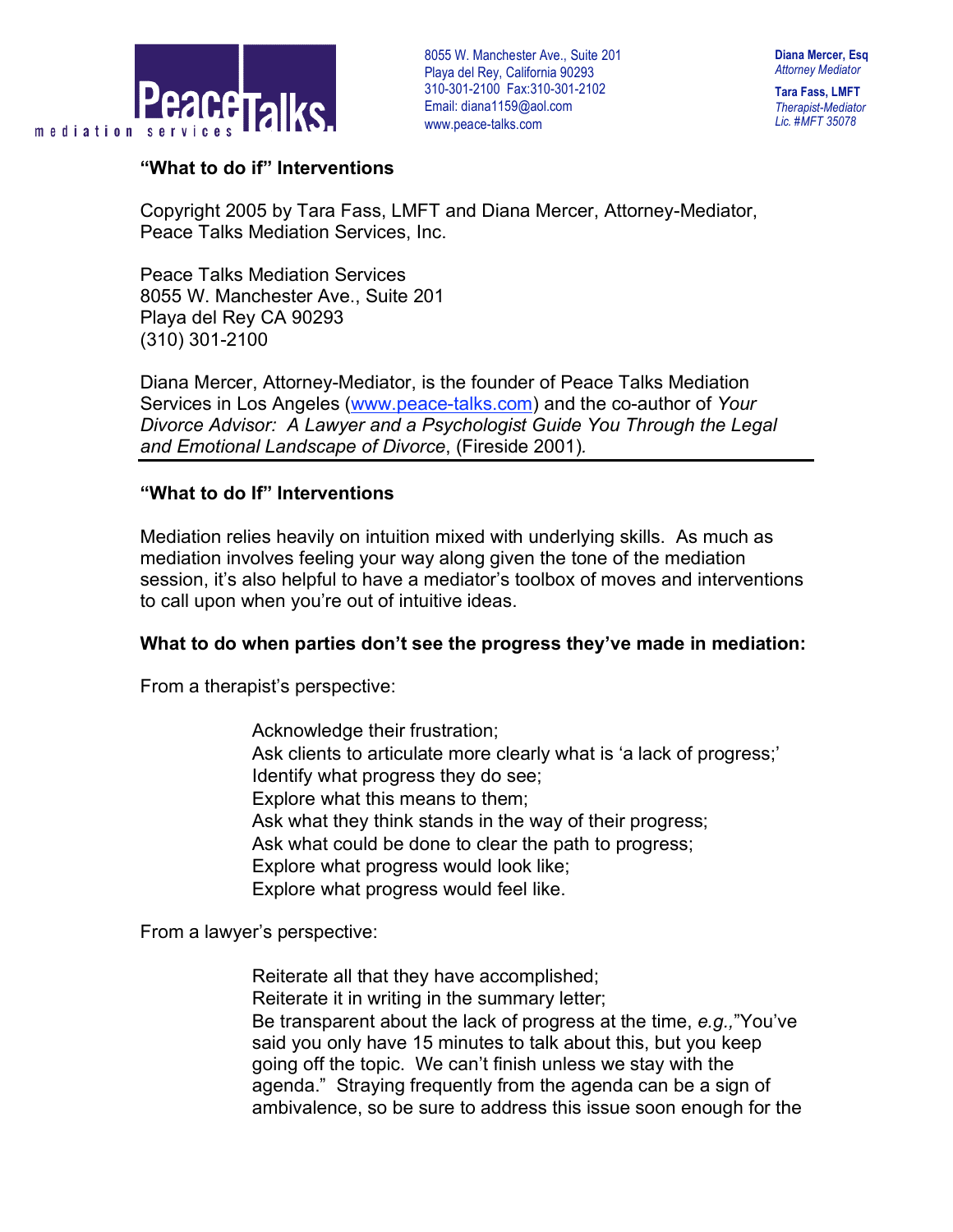

**Tara Fass, LMFT** *Therapist-Mediator Lic. #MFT 35078*

clients to be able to change their behavior and still make progress. It's okay to deviate from the agenda, but do it with everyone's agreement that you're switching topics;

Suggest a caucus if the clients can't stop fighting;

 Ask what they'd hoped to accomplish and how best to get to their goals;

 Ask if there's another way to go about things that might show them more progress more concretely;

Point out how much faster mediation has been than litigation.

## **What to do when parties seem to want to stay in a joint session but you think it's counter-productive**

 Talk about your own physical or emotional discomfort. Where and how are you as the mediator feeling it?

 Ask each one of them if they're uncomfortable. You'd be surprised how normal extreme discomfort can feel for some people. If you're uncomfortable, say so.

 Make the hidden transparent: *e.g.,*"You've said you only have 15 minutes to talk about this, but you keep going off the topic. We can't finish unless we stay with the agenda. I'm concerned that you won't reach your goal for today's session if this fighting keeps up."

If none of this helps, you may have to insist upon a caucus.

## **What to do when it appears that one party has chosen mediation to bamboozle the other spouse under the guise of the mediator's legitimacy**

 Make it clear that full disclosure of assets is mandatory, not optional, and explain the unpleasant consequences of untruthful or less than full disclosure of financial information if the matter goes to court.

 Explain your office policy about legal information and consultation with attorneys. Make it your policy is that clients may make an unconventional decision in mediation but it must be an informed decision. To preserve the integrity of the process, mediation participants can choose to give up their legal rights in a mediated agreement, but only after they have an understanding of what their rights might have been.

 Articulate your concern in the session, summary letter or in subsequent sessions by talking about each party's distress. There are typically behavioral clues related to this problem, and if you notice them during the session you can bring it up at that time. If you notice it afterwards, you could bring it up in the summary or next session. If it's too risky to do it in joint session, you could do it in a caucus.

 Explore with the bamboozling spouse what is going on. Although it may appear to you that there's an attempt to curtail the other participant's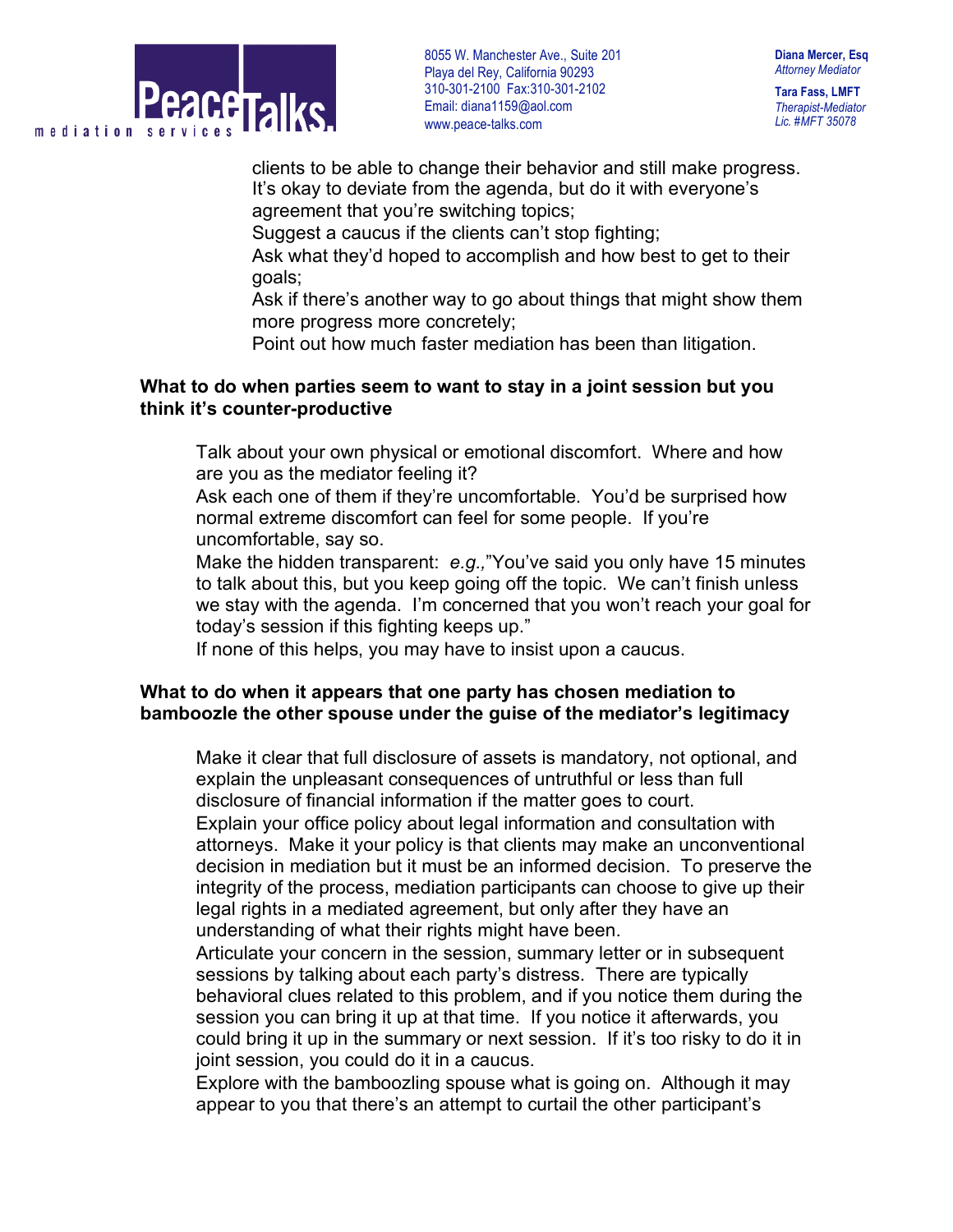

**Tara Fass, LMFT** *Therapist-Mediator Lic. #MFT 35078*

power or rights the parties may not see it the same way. Check your own biases or discomfort and make sure it's truly about the parties and not about your own agenda. For some bamboozlers, the attempt to unduly sway the other party stems from the sense of having done everything right in the marriage and now having to pay when the divorce wasn't his or her idea or fault.

 Explore with the other party about any perceived lack of contribution to the marital team's successes.

 Re-screen for domestic violence, controlling behavior or severe power imbalance in the relationship.

Be prepared to let go of the case.

## **What to do when a client is out of control**

Caucus, or end the session early;

Take a break that's long enough for everyone to calm down;

 In caucus, help the client self-soothe, and don't try to cover any more ground on the agenda until the client has completely calmed down; Reiterate that for mediation to work, the timing must be right. Give the

client the opportunity to stop the mediation, and the option to return when he or she is more ready to reach an agreement;

 Separate the behavior from the person, not to establish guilt or blame, but to emphasize how the behavior is perceived or perhaps even misinterpreted as scary, manipulative or odd;

Talk about your own discomfort even if the parties cannot;

Consider more drastic security measures like installing a panic button.

# **What to do if the session is moving too fast: signs you should slow things down**

 Ask. If you suspect you should slow down, you probably should. Take the temperature.

 One or both clients are showing emotional distress. For example, if one party starts to cry, ask the one who's not crying if they know why the other party is crying and if they know what the tears are about.

 If one or both parties are wearing their wedding bands. This unspoken gesture speaks volumes and is usually an outward sign of ambivalence about the breakup.

 One or both clients have a glazed over or far away look in their eyes and don't appear to be taking in the information.

 By paying attention to clients' right hand side of their face and eyes, you are beginning to tune into your client's internal world. This makes them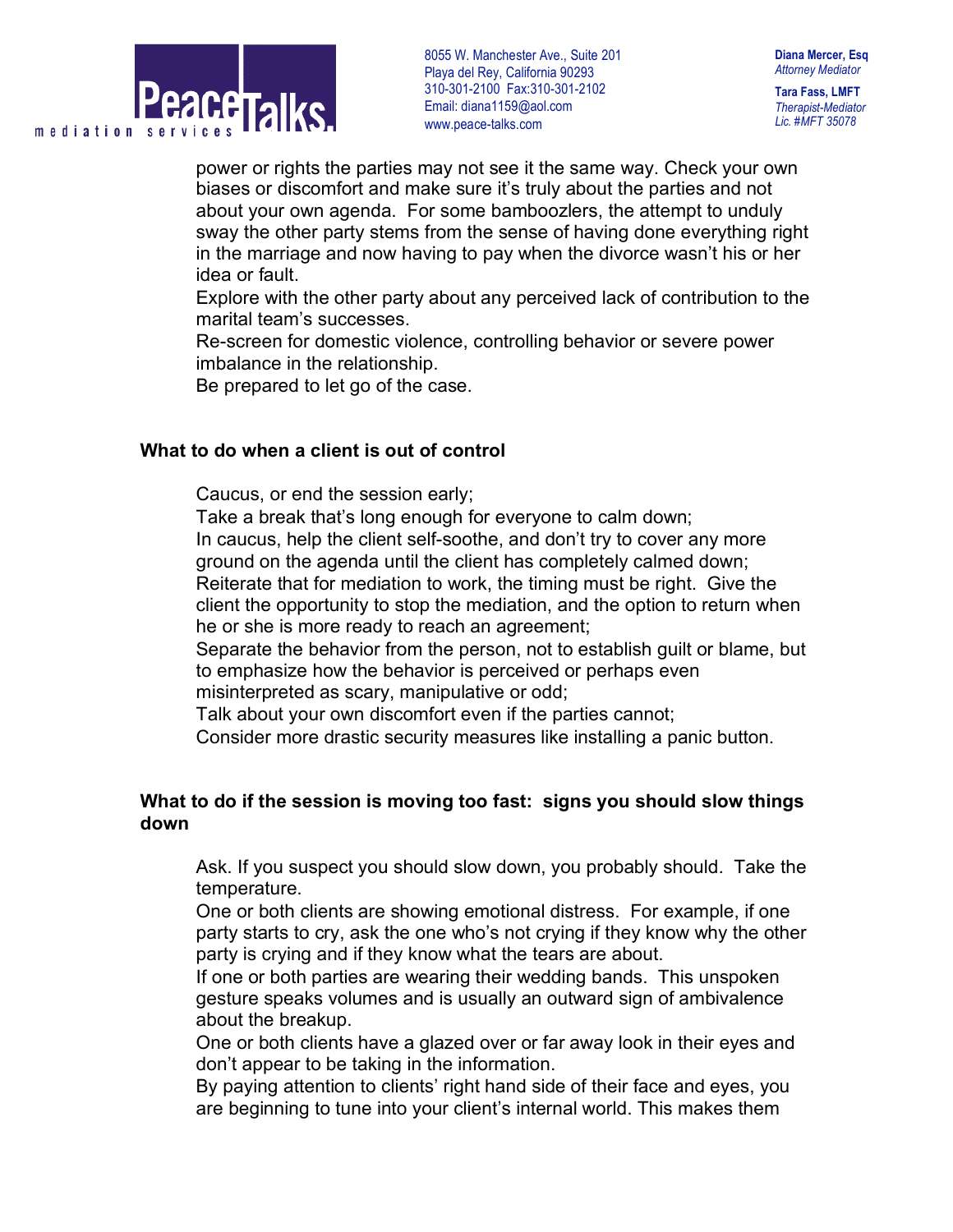

**Diana Mercer, Esq** *Attorney Mediator*

**Tara Fass, LMFT** *Therapist-Mediator Lic. #MFT 35078*

feel more attended to, thereby slowing things down to a more manageable pace.

 Acknowledge agitated behaviors such as a client pounding the table or clenching their hands by talking about them directly in the session. For example, "I couldn't help but notice that when she said XYZ that your face flushed and you clenched your teeth. Can we talk about that for a minute?"

 If you notice from the intake that the date of the appointment coincides with an important time in the relationship, or that one or both parties tell you about a recent death in their respective families. Remind them of the anniversary, acknowledge that it can be difficult to reach an agreement when they're remembering an important milestone, and invite them to either slow down or come back another day.

 You know one client is giving up much more of the marital assets than is provided under the law without having the opportunity to fully explore the issues. It's time to do some reality testing, to check for bamboozling, or to discuss the reasons he or she might want to give up too much.

# **What to do if the mediation is meandering: Signs you should speed things up**

 You should probably never speed up a mediation session. It's not your job to make the clients go any faster than clients are inclined to go. A nice, slow pace may be exactly what the clients need. Part of your job is to keep clients on the agenda, or to mutually agree when to stray from the agenda. Your job is never to race through the issues.

 Our policy is never to work harder at reaching an agreement than the clients are willing to work themselves. Check your own discomfort at the slow pace of the mediation. Are you truly at fault? If you're still uncomfortable a few minutes later, take the temperature and ask the clients how you can best help them.

 For clients who aren't talking at all, ask why they're not talking or engaging in the process.

 If clients are going round and round on a subject starting to repeat themselves, not adding new information, and getting emotionally distraught, suggest that the issue should be tabled for the moment, that it will be an issue to return to and that by addressing other issues, the solution to this one may become clearer.

 When you return to the issue and there is still no resolution, start offering some suggestions for resolution, or make a referral to an attorney or accountant who might be able to make suggestions.

 Clients should never feel rushed in their progress. Remember that mediation is a very thoughtful process and bound to bring up highly